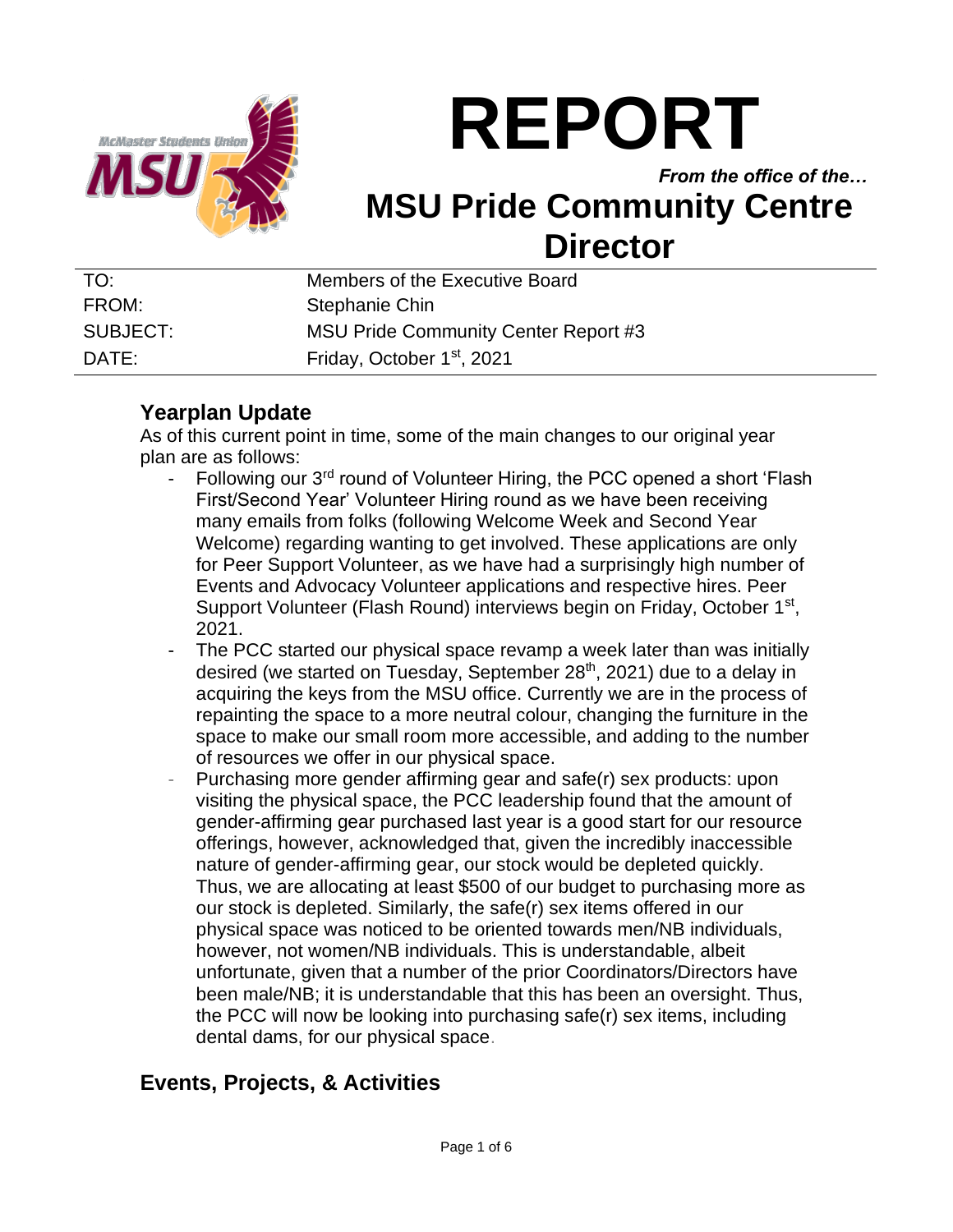#### *General Service Usage*

Currently, since we have hired the bulk of our Peer Support and Events and Advocacy Volunteers, we have been offering safe(r) space hours Monday to Friday, from 10am to 1pm and 6pm to 9pm. In our first week of opening, we have had good turnout from community members who have been excited to see our space open at last. However, we plan to hire and train even more volunteers this coming week to increase engagement of our community. Overall, attendance from volunteers as well is typical for any year; the first week has both folks who come early for their shifts, as well as new volunteers who are still learning how to navigate online peer support.

#### *Projects & Events: Project 1 (On-Going)*

PCC Physical Space Revamp (Ongoing)

- Since this past Tuesday, the PCC has been hard at work in updating our space to better suit our community members. This includes repainting the space from a bright yellow which some folks deem overwhelming to a more muted green, changing the orientation of our physical space to be as accessible as we can possibly be in an incredibly inaccessible space, updating the furniture (moving them, selling them, getting new furniture) to best suit space users' day-to-day activities, and overall, just making the PCC MUSC 221 a community space!
- As per suggestion of MSU staff, the PCC will be selling excess furniture that we do not want, given that we have an astonishingly high number of chairs, desks, and couches in the physical space, and purchasing items that better fit into our narrow room and space users' needs.
- The PCC, once it finishes painting and reorganizing the furniture that is staying, will also be collecting art from our community members to display on the PCC walls. This is to avoid our physical space feeling like a sterile psychiatrist's office, but rather a calming space to be around like-minded individuals.
- When painting and reorganizing is done, we will resume moving donated clothing into the PCC space as well as looking into purchasing more gender-affirming gear.

#### *Projects & Events: Project 2 (On-Going/Upcoming)*

2STLGBQIA+ History Week (Ongoing/Upcoming):

- Currently the PCC Events Coordinators and Social and Political Advocacy Coordinators are working to rally the PCC Events and Advocacy Coordinators to plan events for our upcoming 2STLGBQIA+ History Week. We plan to have 6-8 events during this campaign week which is projected to occur the last week of October/first week of November. Our anticipated budget for this week is going to be in and around \$1000-1300 for the entire week.
- We plan to have the entire events list chosen by October  $9<sup>th</sup>$ , solidified by October 16<sup>th</sup>, and everything finalized shortly after.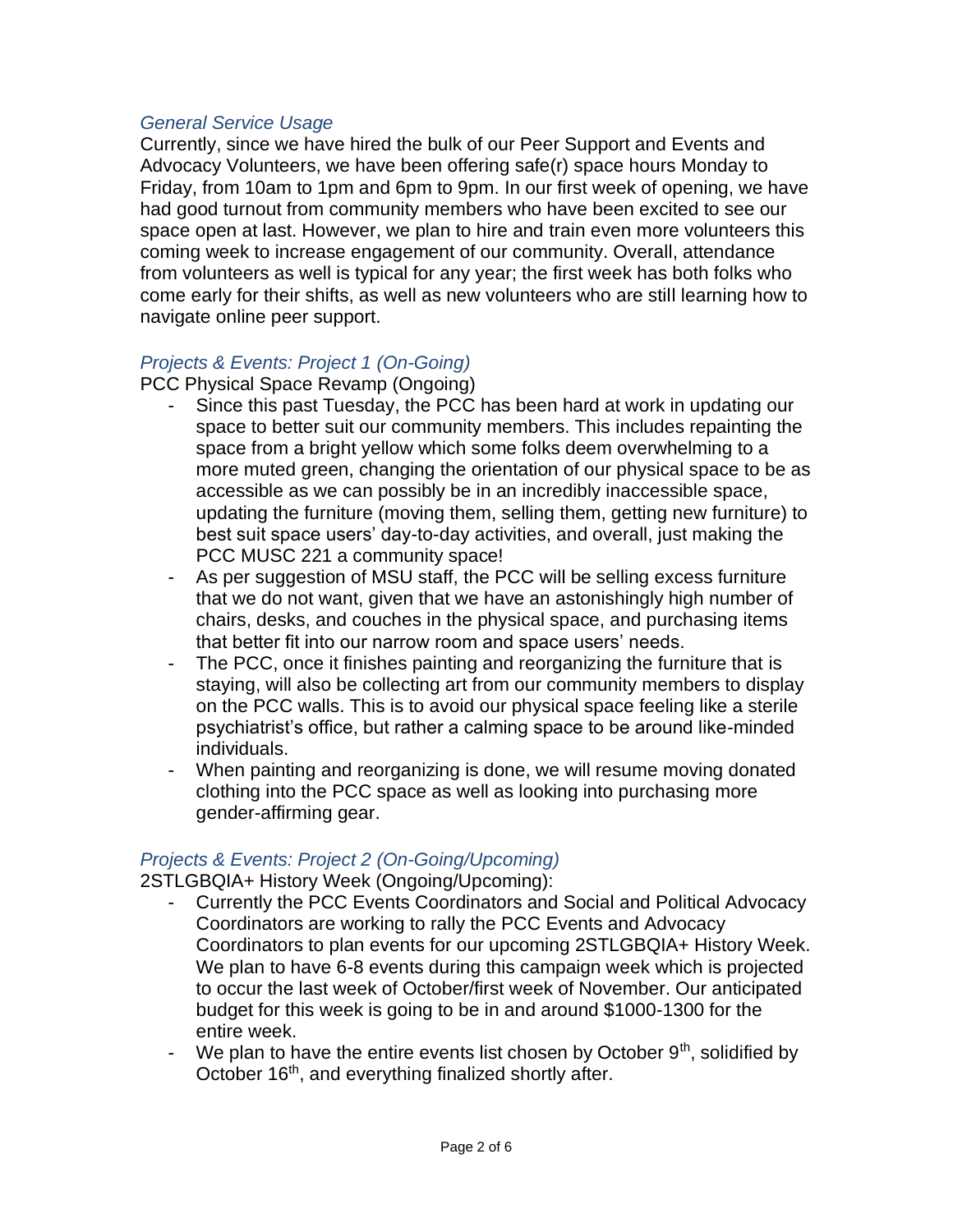#### *Projects & Events: Project 3 (On-Going/Upcoming)*

PCC Community Groups:

- Currently the PCC team, especially Emma Murdoch (Community Facilitation Coordinator), is working on solidifying facilitators and days/times for our community groups for the fall term. After this list is finalized on October  $1<sup>st</sup>$ , 2021, the PCC will be releasing the form to the public to sign up to participate in these community groups.
- The PCC is planning to have the very first meetings of these community groups beginning after reading week (as with the popular PCC Book Club)

# **Outreach & Promotions**

#### *Summary*

Much of the activities of the PCC to engage folks in our service revolves around our promotions. One major way we increase engagement is through sharing our posts to social media, and asking other MSU services and clubs, especially the MSU Peer Support Services (through a designated group communication route), to help us reach a wider audience. Furthermore, leadership of the PCC team is diverse, ranging from Welcome Week reps/Archway mentors, club leadership, and other first-year support program leadership which we utilize as means to increase our reach through the McMaster community.

#### *Promotional Materials*

Since the last EB Report, the PCC has shared a few promotional materials including a Welcome Week '21 post, featuring the events and programming we were offering during the week, a 'Flash Round' Peer Support Volunteer Hiring Round infographic, and a post highlighting the MSU Pride Community Center's Safe(r) Space opening on September 22<sup>nd</sup>, 2021. Overall, especially for the Safe(r) Space opening promotional material, we have received positive reviews from McMaster community members.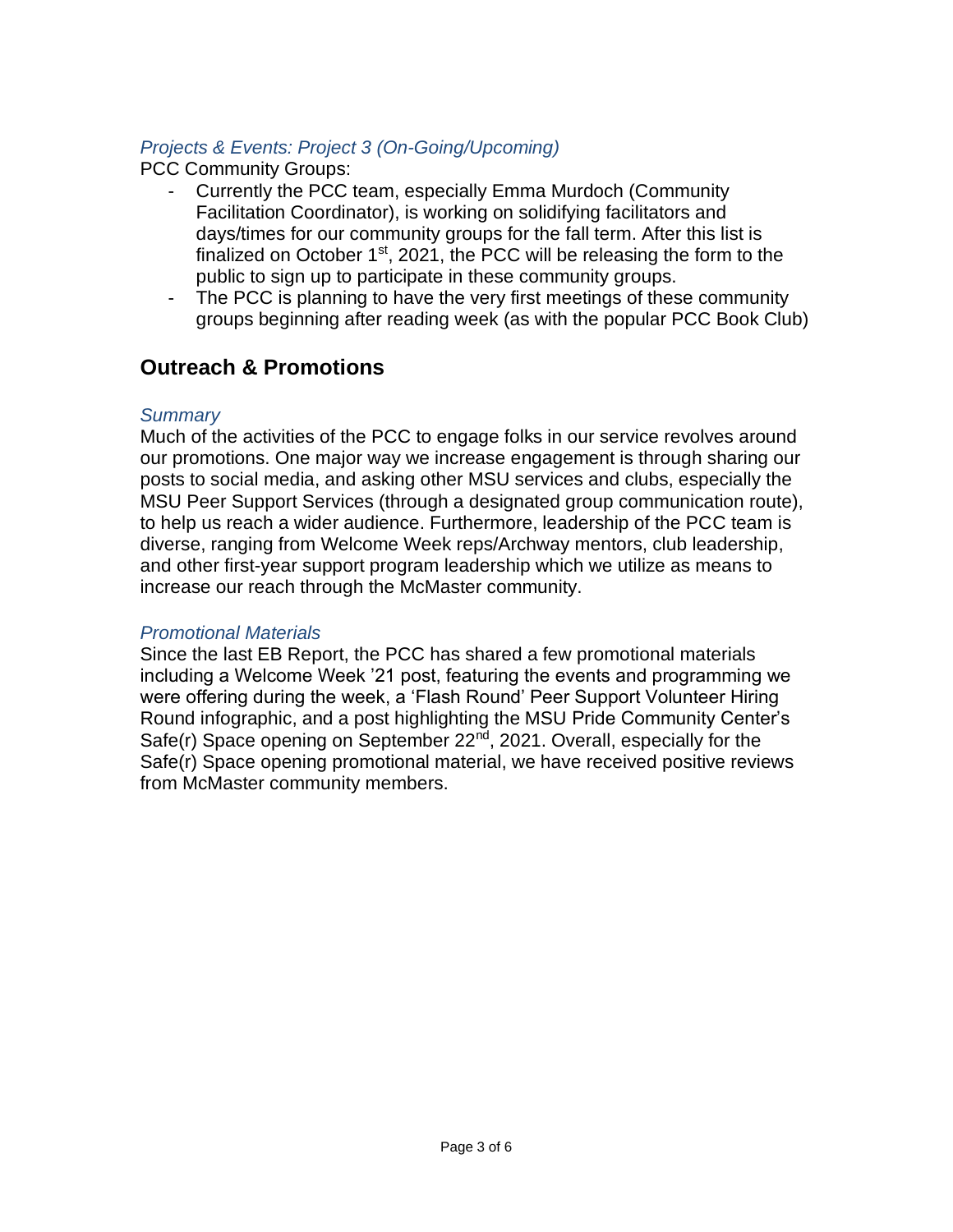| II Koodo 후                                                           | 11:55 PM          | $721\%$                            |                                                                      |                                      |                |             |
|----------------------------------------------------------------------|-------------------|------------------------------------|----------------------------------------------------------------------|--------------------------------------|----------------|-------------|
|                                                                      | <b>Insights</b>   | ⊙                                  | Koodo 후                                                              | 11:56 PM                             |                | $721\%$     |
|                                                                      |                   |                                    |                                                                      | Page Insights                        |                |             |
| Last 14 Days $\vee$                                                  |                   | Sep 16 - Sep 29                    | $\frac{1}{2}$ ep $\frac{1}{2}$ - $\frac{1}{2}$ ep $\frac{1}{2}$      |                                      | Last 28 days ▼ |             |
| <b>Insights Overview</b><br>You reached +841% more accounts compared |                   | <b>Post Reach</b><br>424<br>$-31%$ | Post<br><b>Engagements</b><br>22<br>$-29%$                           | <b>New Page</b><br><b>Likes</b><br>4 | Ch<br>O        |             |
|                                                                      | to Sep 2 - Sep 15 |                                    |                                                                      |                                      |                |             |
| <b>Accounts Reached</b>                                              |                   | 631<br>$+841%$                     | Posts ?<br><b>See More</b><br>2 posts published in the last 28 days. |                                      |                |             |
| <b>Content Interactions</b>                                          |                   | 162<br>$+217%$                     | <b>MOST ENGAGING POSTS</b>                                           | Hey folks! We                        | Reach          | 155         |
|                                                                      |                   |                                    |                                                                      | are excited to ann<br>September 22   | Engagements    | 5           |
| <b>Your Audience</b>                                                 |                   |                                    | clunteer Hirtrig<br><b>69</b> Hey folks! This                        | Reach                                | 117            |             |
| <b>Total Followers</b>                                               |                   | 1,025<br>$+1.7%$                   |                                                                      | year, the MSU Pri<br>September 21    | Engagements    | $\mathbf 0$ |
|                                                                      |                   |                                    | <b>Get Story Insights</b>                                            |                                      |                |             |
|                                                                      |                   |                                    |                                                                      |                                      |                |             |
| <b>Content You Shared</b>                                            |                   |                                    |                                                                      |                                      |                |             |
| 2 Posts                                                              |                   | $\mathcal{P}$                      |                                                                      |                                      |                |             |
| <b>RIDE COMMUNIT</b>                                                 | Volunteer Hiring  |                                    | News Feed<br>Watch                                                   | Marketplace<br>Groups                | Notifications  | Menu        |

#### *Social Media Engagement since the Previous Report*

Since the last report, the accounts that the PCC Instagram account has reached has increased greatly, as has folks' interactions with our content. We have seen a slight increase in the number of followers the PCC has versus the last Executive Board report. This is understandable, given that the PCC Instagram is the PCC's main and most effective means of connecting with the McMaster community.

Similarly, the PCC Facebook account has had an increase in post reach and page likes, however, has seen a decrease in post engagements.

# **Finances**

#### *Budget Summary*

Thus far, budgeting for the PCC has been alright. We have only spent \$120 of our budget approximately on the PCC Physical Space revamp, predominantly on a soft green paint for the walls in our physical space.

With regards to the future, we are planning to spend the majority of our PCC budget on our campaign weeks, to both create programming that the 2STLGBQIA+ McMaster community actually wants and to center and uplift marginalized folks within our community, and to replenish and expand the resources that we offer to better suit the needs of our community.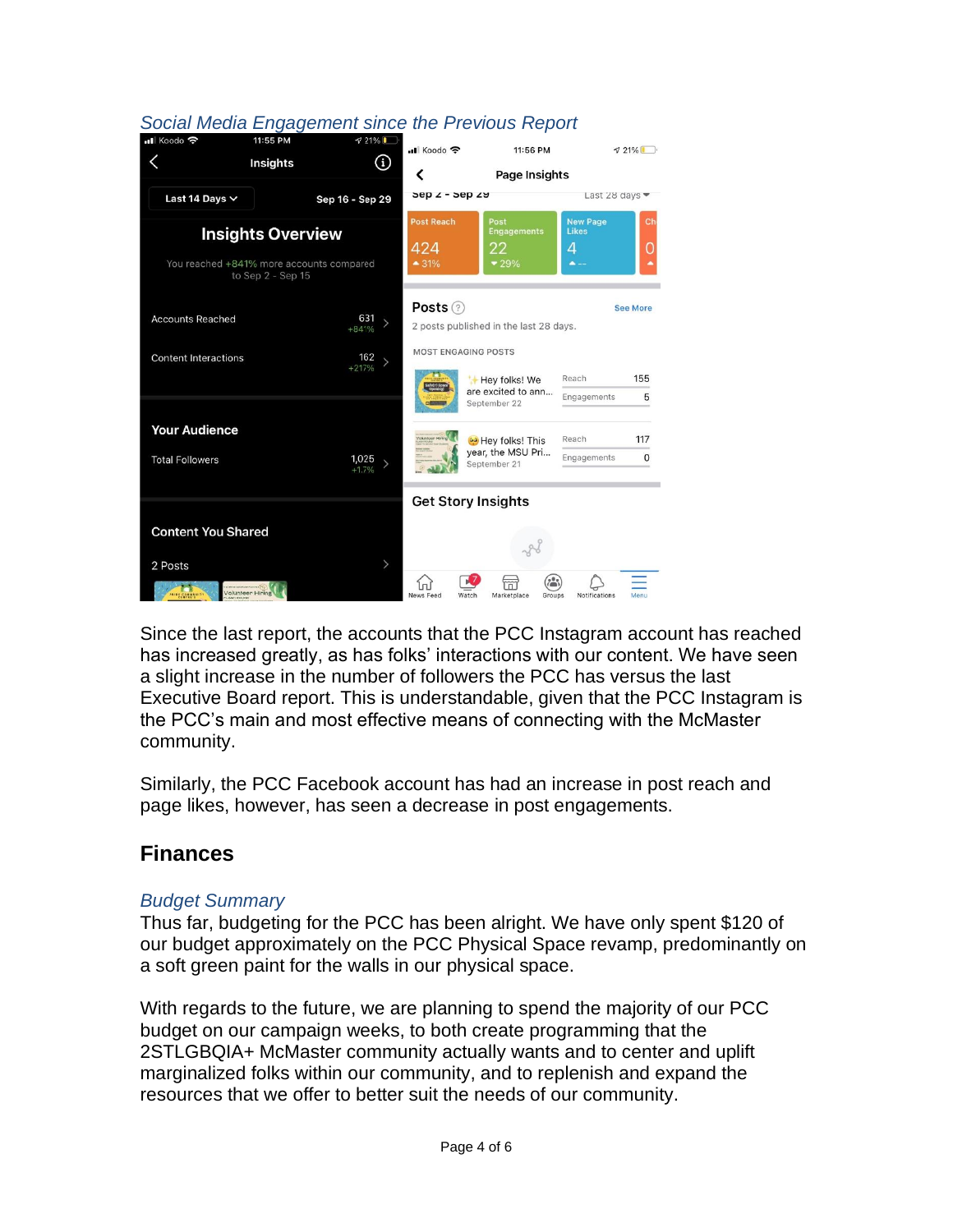| <b>ACCOUNT</b><br><b>CODE</b>           | <b>ITEM</b>                        | <b>BUDGET/</b><br><b>COST</b> |
|-----------------------------------------|------------------------------------|-------------------------------|
|                                         | PCC - Office Supplies              | \$100.00                      |
| <b>SUPPLIES</b>                         | <b>TOTAL SPENT IN LINE</b>         | \$0.00                        |
|                                         | <b>REMAINING IN LINE</b>           | \$100.00                      |
|                                         |                                    |                               |
|                                         | PCC - Office Supplies              | \$250.00                      |
|                                         | <b>TOTAL SPENT IN LINE</b>         | \$120.00                      |
|                                         | <b>REMAINING IN LINE</b>           | \$250.00                      |
|                                         | PCC - Annual Campaigns             | \$3,350.00                    |
|                                         | <b>TOTAL SPENT IN LINE</b>         | \$0.00                        |
|                                         | <b>REMAINING IN LINE</b>           | \$3,350.00                    |
|                                         |                                    |                               |
|                                         | <b>PCC</b> - Volunteer Recognition | \$750.00                      |
|                                         | <b>TOTAL SPENT IN LINE</b>         | \$0.00                        |
|                                         | <b>REMAINING IN LINE</b>           | \$750.00                      |
|                                         |                                    |                               |
|                                         | PCC - Advertising and Promotions   | \$1,550.00                    |
|                                         | <b>TOTAL SPENT IN LINE</b>         | \$0.00                        |
|                                         | <b>REMAINING IN LINE</b>           | \$1,550.00                    |
|                                         | <b>PCC - Resource Purchases</b>    | \$100.00                      |
|                                         | <b>TOTAL SPENT IN LINE</b>         | \$0.00                        |
|                                         | <b>REMAINING IN LINE</b>           | $\overline{$}100.00$          |
|                                         |                                    |                               |
|                                         | <b>PCC</b> - Training Expenditures | \$500.00                      |
|                                         | <b>TOTAL SPENT IN LINE</b>         | \$0.00                        |
|                                         | <b>REMAINING IN LINE</b>           | \$500.00                      |
|                                         | <b>TOTALS</b>                      |                               |
| TOTAL BUDGETED DISCRETIONARY SPENDING   |                                    | \$6,600.00                    |
| TOTAL ACTUAL DISCRETIONARY SPENDING     |                                    | \$120.00                      |
| <b>REMAINING DISCRETIONARY SPENDING</b> |                                    | \$6,480.00                    |

## **Executives & Volunteers**

Given that the PCC safe(r) space has just opened, the morale of our volunteers and exec is currently high. There is a lot of excitement among the volunteers and exec to get to know one another, as they are going to be people that they will be working with for the year going forward! Furthermore, given that we have excess pins/crewnecks from the past year's volunteer appreciation, we have been giving those out to volunteer on a first come, first served, basis as a token of our